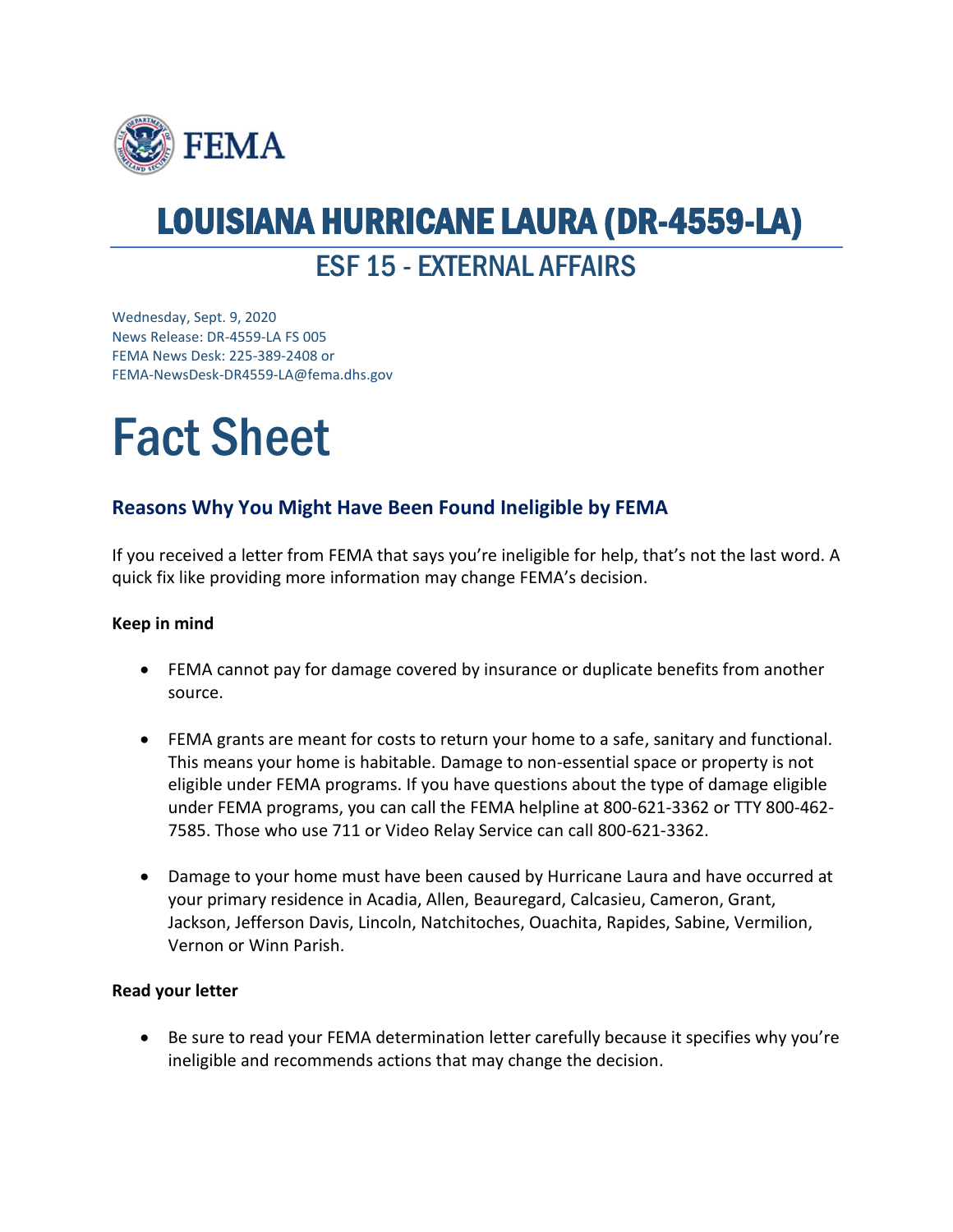#### **Common reasons for ineligibility**

- **You are insured**. Contact FEMA if your insurance settlement is insufficient to meet your disaster-related needs or if you have exhausted the Additional Living Expenses provided by your insurance company.
- **Your insurance company denies your claim**. You must provide documentation that identifies the denial or exclusions of your insurance settlement before FEMA will consider your assistance eligibility.
- **You reported no home damage when you registered with FEMA**. If you reported your home had no damage but later discover it's not habitable anymore, contact FEMA to let them know. It helps to get documentation to support your appeal such as a letter from contractor or local official that says the home is not safe to live in. They should also include the estimated cost needed to repair the home.
- **Home is safe to occupy**. FEMA housing assistance typically only covers costs to make your home habitable. Damage to non-essential space, landscaping or spoiled food is usually not covered by FEMA grants.
- **Proof of occupancy**. When FEMA is unable to verify occupancy of your primary residence, you may provide FEMA with documentation, such as utility bills, a bank or credit card statement, phone bill, pay stubs, a driver's license, state-issued ID card or voter registration card showing the damaged dwelling's address.
- **FEMA could not verify your identity**. FEMA must be able to verify your identity with a valid Social Security number. By verifying identity, FEMA prevents fraud and ensures you receive eligible disaster assistance. To verify identity, you may provide FEMA with documents, such as a copy of your Social Security card if accompanied by federal or state-issued identification, a U.S. passport, military identification or certain documentation from the Social Security Administration.
- **No initial rental assistance**. You indicated to the inspector that you were not willing to move while your damaged home was being repaired. This made you ineligible for FEMA temporary rental assistance. However, you may have since found further damage to your home that may require you to move. Since your housing needs have changed, contact FEMA as soon as possible to update your housing status and explain why you have a need to relocate.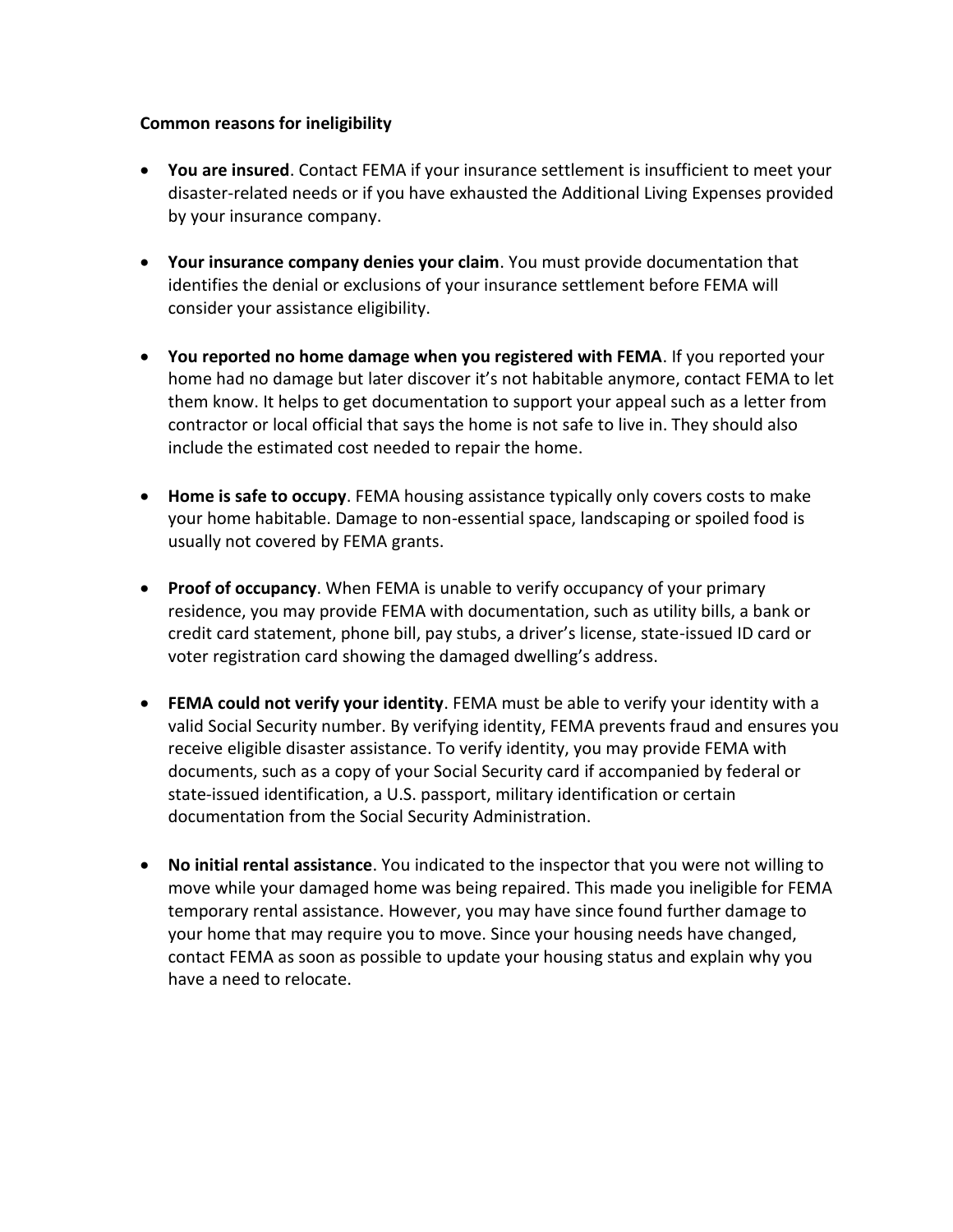#### **Renters**

• If you live in an apartment building and the owner requires you to leave so repairs can be made to the building, you should update your status with FEMA. You may be eligible for assistance.

#### **Everyone has a right to appeal**

If you feel the amount or type of assistance is incorrect, submit a signed, written explanation outlining why you believe FEMA's decision is incorrect and copies of any documents supporting your appeal, including proof of your disaster losses.

If someone other than you or a co-applicant is writing your letter, that person must sign the appeal letter, and you must provide FEMA with a signed statement authorizing that person to act on your behalf.

Your full name, your FEMA application number and disaster number, your pre-disaster primary residence address and your current phone number and address should be included on all submitted documents. Application and disaster numbers are printed on page 1 of your determination letter, above your name and address.

#### **Instructions to submit your appeal**

There are four ways you can submit your letter and documents. Be sure to include the cover letter you received from FEMA when you submit them.

- 1. Mail documents and your letter within 60 days of receiving your determination letter to the address below. **Your letter with accompanying documents must be postmarked within 60 days of the date on your letter from FEMA regarding your eligibility.** FEMA National Processing Service Center P.O. Box 10055 Hyattsville, MD 20782-7055
- 2. Fax them to 800-827-8112.
- 3. Upload them online at [disasterassistance.gov](http://disasterassistance.gov/) if you have a FEMA online account. To set up a FEMA online account, visit the site and click on "Check Your Application and Log In" and follow the directions.
- 4. Visit a FEMA drive-thru Disaster Recovery Center. The center operates under strict COVID-19 protocols to ensure the safety of all participants. Masks or face coverings are required for entry and service. You will remain in your car. A specialist wearing a face mask will receive your documents through the window and return them to you. Find your closest center by calling the FEMA helpline at 800-621-3362 or TTY 800-462-7585, by going online to [disasterassistance.gov](https://disasterassistance.gov/) or by downloading the FEMA app.